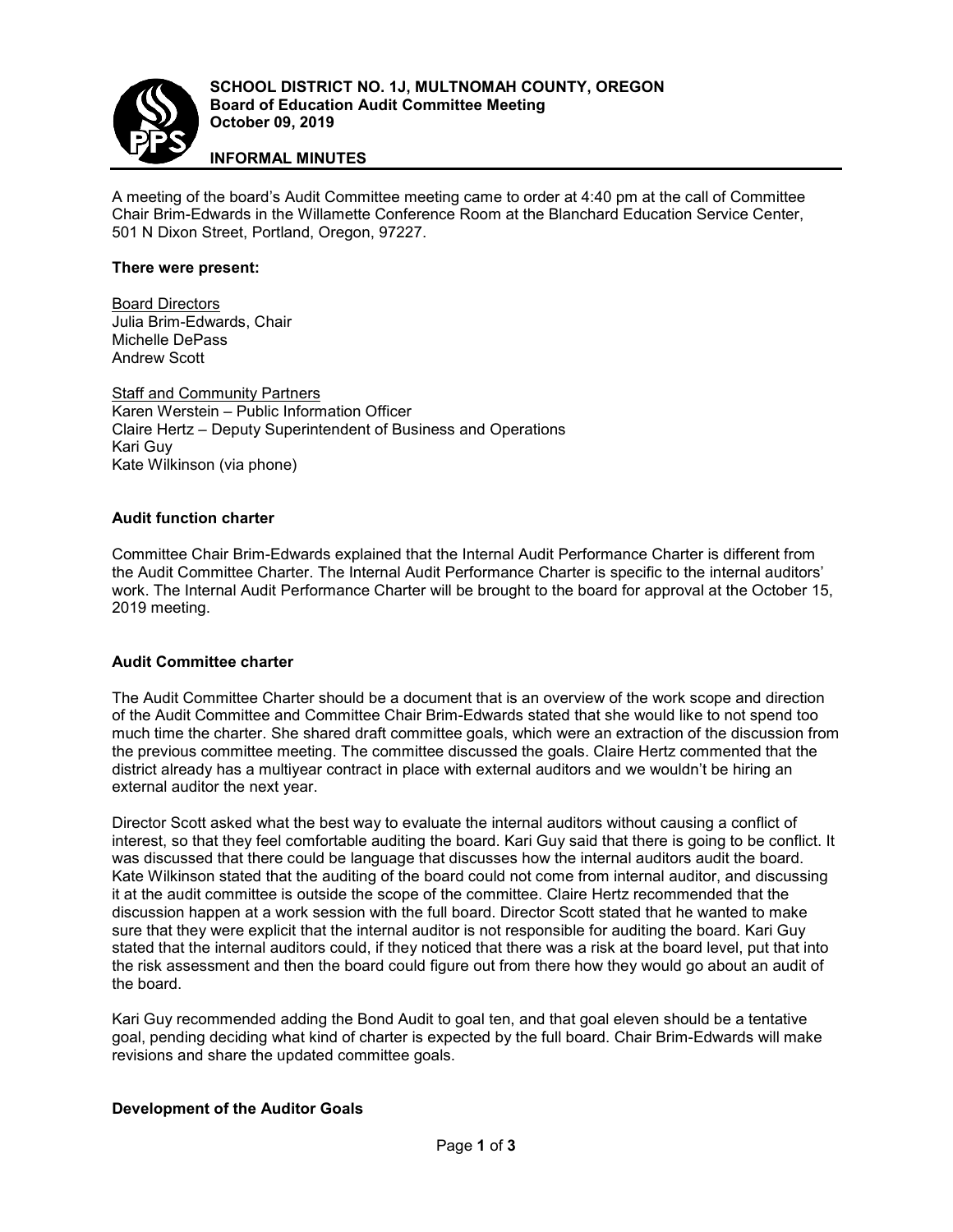Director Brim-Edwards stated that the internal auditors were the only staff besides the superintendent that are hired and evaluated by the board, however it makes sense to use district evaluation tools that are already in place. Director Brim-Edwards noted that there would be a column on the Employee Goals and Development Plans document, which would be used for the auditors evaluation, that would list how the results will be measured and who the stakeholders are that would provide feedback on that the evaluation. The internal auditors will fill in the measurement tools and community stakeholders and bring it to the next committee meeting. When it is time for the auditor's evaluation, Director DePass will write the draft evaluation and then bring it to the committee for discussion prior to referral to the full board.

#### **2019-2020 Risk Assessment Development**

Enterprise risk assessment is something that should be done over time as the lead auditor gets to know the district and the systems. It was discussed whether the enterprise risk assessment should be done by an external auditing firm. Kari Guy stated that it would be beneficial for an external auditing firm to come in with fresh eyes, without biases and without familiarity of the system. Director Brim-Edwards expressed an internal capacity concern, as the auditors are focused on the internal audit. The risk assessment should be done annually.

## **Automated Clearing House (ACH) testing and review**

After the fraud attempt with recovery, new control systems were put into place. The new systems should be tested by the auditors. It would be a small defined audit that could be done quickly. The committee agreed to recommend to the full board that an audit of the ACH Controls be added to the work plan.

## **Update on Portland Public Schools response to the State Audit Division audit**

There is a working document (called "SoS") that details the management response to the State Audit Division Audit, which shows the work being done. Claire Hertz will work on changing the format to present the information. She stated that some items were on track to on time completion, but that other items were behind schedule. One item that is behind schedule is in the Transportation Request for Proposal, because there isn't real estate available to set it up. It's hard to find a large piece of land for buses within the city. They are trying to find multiple smaller piece of land that spread them out, which will also help spread the contracts out between smaller companies.

## **Office of the Internal Performance Auditor (OIPA) update**

Janice Hansen, Senior Internal Auditor, has been working to look at the audit from multiple perspectives. They have worked created a race equity and social justice tool which will help the auditors decide whether the audit recommendations might have an unintended negative effect. The tool is waiting to be reviewed by the racial equity and social justice advisor and then it will be shared it with the committee. She met with the board student representative Latterell and Student Representative Latterell asked for the auditor to attend a District Student Council meeting and share with them what auditing is and how it effects change. Director Brim-Edwards suggested that she take the Racial Equity and Social Justice tool for them to review and get feedback.

The OIPA is currently working on the contracts audit, and has looked at media that has been published and information from the secretary of state to help direct the focus.

Phase one of the contracting audit will look at the systems that are in place, and then phase two will be in response to the Secretary of State Audit. They will specifically look to see if people using the direct services template, and whether the template is effective evaluating what was suggested in the Secretary of State Audit. They will additionally look at the scope of work template that is unique to personal/professional services that are related to student achievement, evaluating whether they are being used and whether the template is reporting what was intended.